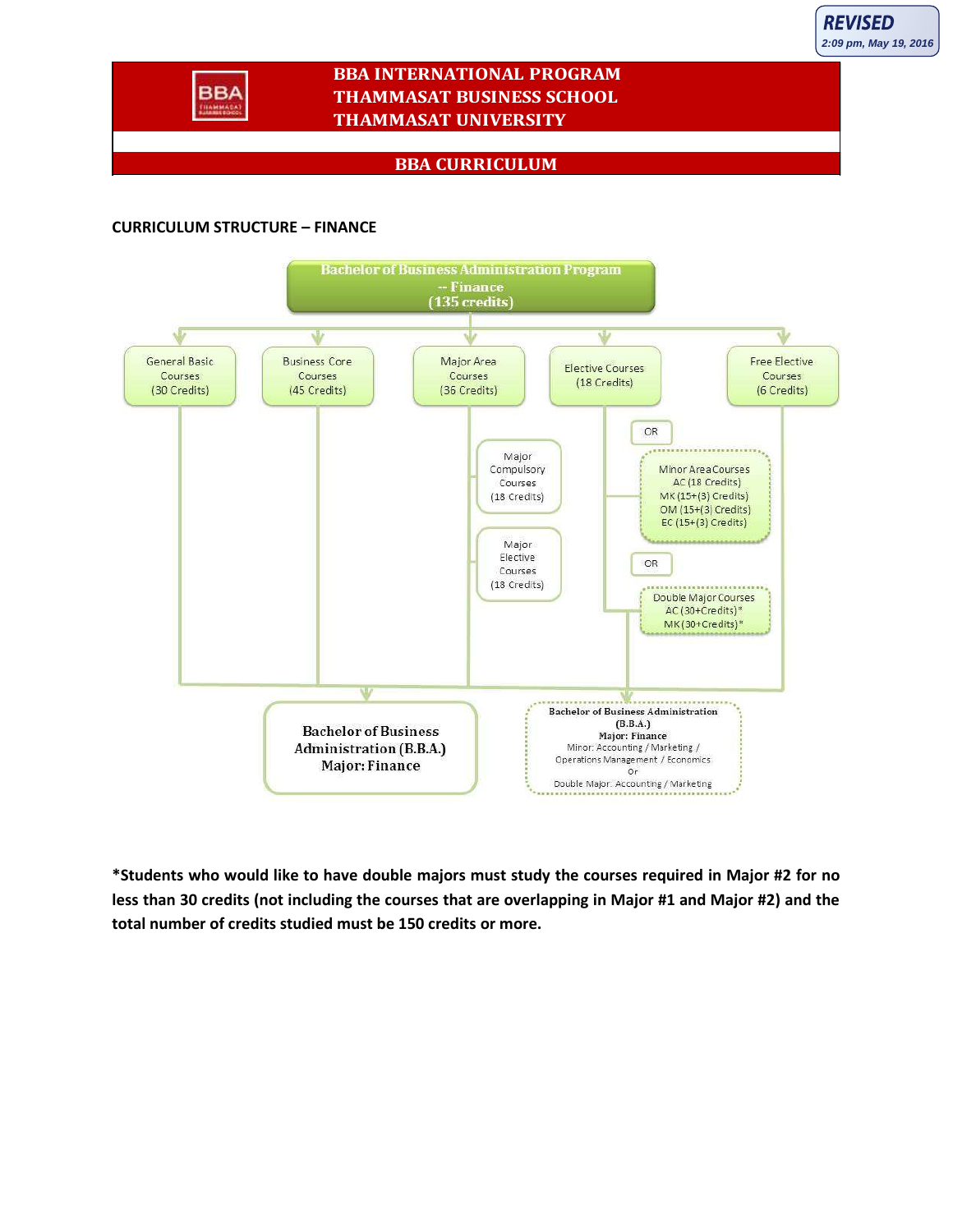| BBA CURRICULUM 2013 (with General Basic Course (Revised 2015)) |                                           |                |                              |  |  |  |  |
|----------------------------------------------------------------|-------------------------------------------|----------------|------------------------------|--|--|--|--|
| <b>FINANCE MAJOR</b>                                           |                                           |                |                              |  |  |  |  |
| Code                                                           | <b>Course Title</b>                       | <b>Credits</b> | Prerequisite                 |  |  |  |  |
|                                                                | <b>General Basic Courses (30 credits)</b> |                |                              |  |  |  |  |
| <b>TU 100</b>                                                  | Civic Education                           | 3              |                              |  |  |  |  |
| TU 101                                                         | Thailand, ASEAN, and the World            | 3              |                              |  |  |  |  |
| <b>TU 102</b>                                                  | Socials Life Skills                       | 3              |                              |  |  |  |  |
| <b>TU 103</b>                                                  | Life and Sustainability                   | 3              |                              |  |  |  |  |
| <b>TU 104</b>                                                  | Critical Thinking, Reading, and Writing   | 3              |                              |  |  |  |  |
| <b>TU 105</b>                                                  | Communication Skills in English           | 3              |                              |  |  |  |  |
| <b>TU 106</b>                                                  | Creativity and Communication              | 3              |                              |  |  |  |  |
| EG 221                                                         | Reading for Information                   | 3              | TU105 or Exemption           |  |  |  |  |
| EG 241                                                         | Listening - Speaking 1                    | 3              | TU105 or Exemption           |  |  |  |  |
| <b>BA 202</b>                                                  | Taxation                                  | 3              | 2nd-year student status      |  |  |  |  |
|                                                                | <b>Business Core Courses (45 credits)</b> |                |                              |  |  |  |  |
| <b>BA 201</b>                                                  | <b>Business Law</b>                       | 3              | 2nd-year student status      |  |  |  |  |
| <b>BA 203</b>                                                  | <b>Business Quantitative Analysis</b>     | 3              |                              |  |  |  |  |
| <b>BA 204</b>                                                  | <b>Business Statistics</b>                | 3              |                              |  |  |  |  |
| <b>BA 401</b>                                                  | <b>Strategic Management</b>               | 3              | 4th-year student status      |  |  |  |  |
| AC 201                                                         | Fundamental Accounting                    | 3              |                              |  |  |  |  |
| AC 202                                                         | <b>Management Accounting</b>              | 3              | AC 201                       |  |  |  |  |
| FN 201                                                         | <b>Business Finance</b>                   | 3              | AC 201                       |  |  |  |  |
| MK 201                                                         | Principles of Marketing                   | 3              |                              |  |  |  |  |
| HR 201                                                         | Principles of Management                  | 3              |                              |  |  |  |  |
| OM 201                                                         | Principles of Operations Management       | 3              |                              |  |  |  |  |
| IS 201                                                         | Management Information Systems            | 3              |                              |  |  |  |  |
| EC 213                                                         | <b>Introductory Microeconomics</b>        | 3              |                              |  |  |  |  |
| EC 214                                                         | <b>Introductory Macroeconomics</b>        | 3              |                              |  |  |  |  |
| EL 221                                                         | Communicative Business English 1          | 3              | TU105 or Exemption           |  |  |  |  |
| EL 321                                                         | Communicative Business English 2          | 3              | <b>EL 221</b>                |  |  |  |  |
| <b>Major Compulsory Courses (18 credits)</b>                   |                                           |                |                              |  |  |  |  |
| FN 211                                                         | <b>Financial Markets</b>                  | 3              | 2nd-year student status      |  |  |  |  |
| <b>FN 311</b>                                                  | <b>Financial Management</b>               | 3              | FN 201 and BA 204            |  |  |  |  |
| FN 312                                                         | Investments                               | 3              | FN 201 and MA 216 and BA 204 |  |  |  |  |
| FN 313                                                         | International Financial Management        | 3              | FN 311                       |  |  |  |  |
| FN 413                                                         | Strategic Financial Management            | 3              | FN 311 and FN 312            |  |  |  |  |
| <b>FN 415</b>                                                  | Financial Risk Analysis and Management    | 3              | FN 311 and FN 312            |  |  |  |  |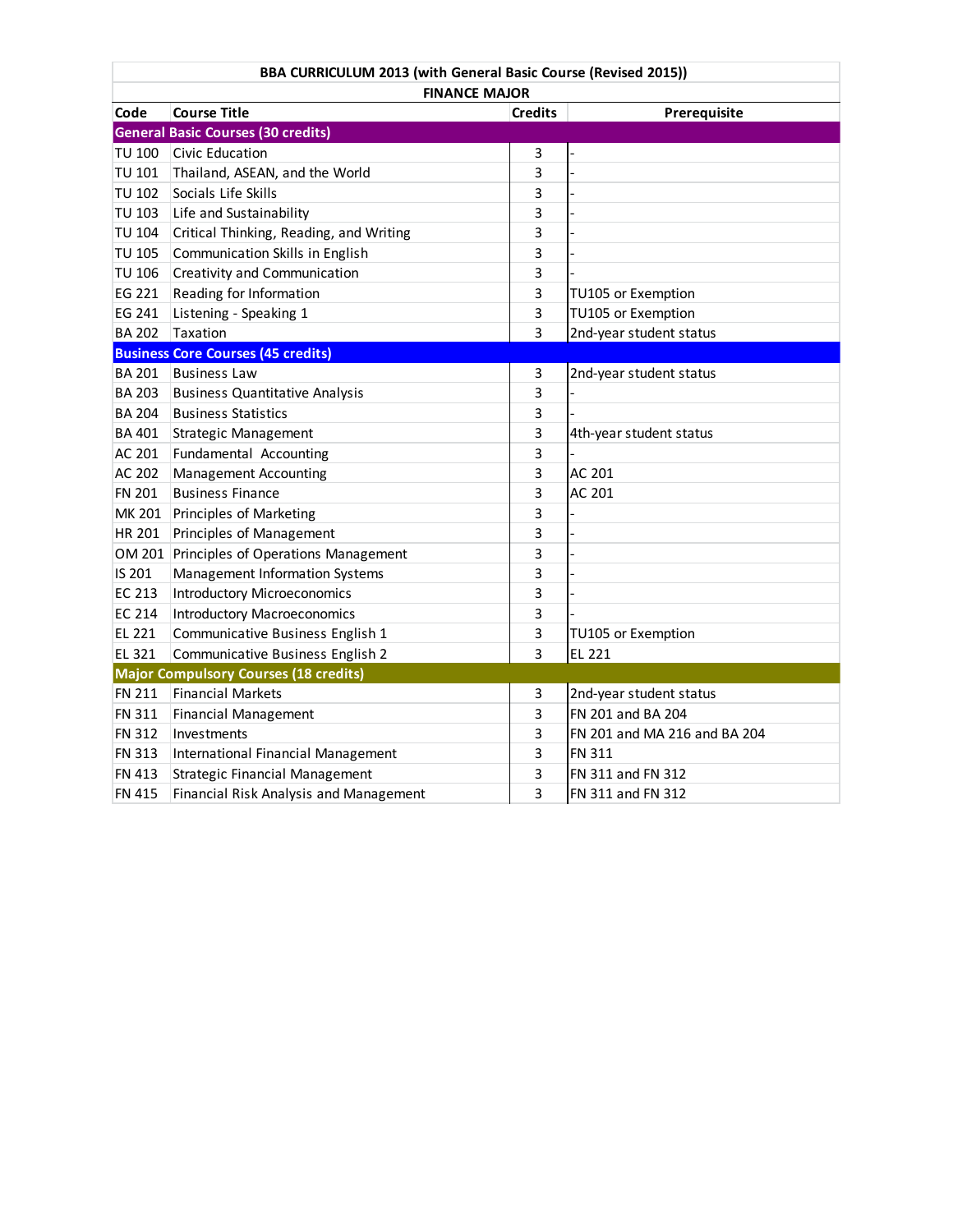| BBA CURRICULUM 2013 (with General Basic Course (Revised 2015)) |                                                 |                |                                          |  |  |  |
|----------------------------------------------------------------|-------------------------------------------------|----------------|------------------------------------------|--|--|--|
| <b>FINANCE MAJOR</b>                                           |                                                 |                |                                          |  |  |  |
| Code                                                           | <b>Course Title</b>                             | <b>Credits</b> | Prerequisite                             |  |  |  |
|                                                                | <b>Major Elective Courses (18 credits)</b>      |                |                                          |  |  |  |
|                                                                | select 18 credits from the courses listed below |                |                                          |  |  |  |
| <b>FN 241</b>                                                  | Risk Management and Insurance                   | 3              | 2nd-year student status                  |  |  |  |
| <b>FN 281</b>                                                  | Personal Finance                                | 3              |                                          |  |  |  |
| <b>FN 282</b>                                                  | Wealth Management                               | 3              |                                          |  |  |  |
| <b>FN 323</b>                                                  | <b>Credit Management</b>                        | 3              | <b>FN 201</b>                            |  |  |  |
| <b>FN 331</b>                                                  | Financial Institutions Management               | 3              | FN 211 and FN 312                        |  |  |  |
| <b>FN 341</b>                                                  | Non-Life Insurance Management                   | 3              | <b>FN 241</b>                            |  |  |  |
| <b>FN 342</b>                                                  | Life and Health Insurance Management            | 3              | <b>FN 241</b>                            |  |  |  |
| <b>FN 344</b>                                                  | Insurance Business and Legal Environment        | 3              |                                          |  |  |  |
| FN 351                                                         | Fixed-Income Securities Analysis                | 3              | <b>FN 312</b>                            |  |  |  |
| <b>FN 391</b>                                                  | Research and Internship Project                 | 3              | FN Major and 3rd-year student status and |  |  |  |
|                                                                |                                                 |                | knowledge in the field of internship     |  |  |  |
| FN 399                                                         | Practical Capability Development in Finance     | 3              | FN Major and 3rd-year student status     |  |  |  |
| <b>FN 421</b>                                                  | Financial Statement and Reporting Analysis      | 3              | <b>FN 311</b>                            |  |  |  |
| <b>FN 425</b>                                                  | Financial Viability Study                       | 3              | FN Major and 4th-year student status     |  |  |  |
| <b>FN 428</b>                                                  | <b>Investment Banking</b>                       | 3              | <b>FN 311</b>                            |  |  |  |
| FN 451                                                         | <b>Equity Securities Analysis</b>               | 3              | <b>FN 312</b>                            |  |  |  |
| <b>FN 452</b>                                                  | <b>Financial Derivatives Analysis</b>           | 3              | <b>FN 312</b>                            |  |  |  |
| FN 461                                                         | Advanced International Financial Management     | 3              | <b>FN 313</b>                            |  |  |  |
| <b>FN 471</b>                                                  | Statistical Models for Financial Research       | 3              | FN Major and 4th-year student status and |  |  |  |
|                                                                |                                                 |                | <b>BA 204</b>                            |  |  |  |
| <b>FN 491</b>                                                  | Seminar in Finance                              | 3              | FN 311 and FN 312                        |  |  |  |
| <b>FN 494</b>                                                  | <b>Financial Engineering</b>                    | 3              | FN 311 and FN 312                        |  |  |  |
| <b>FN 499</b>                                                  | Independent Study in Finance                    | 3              | FN 311 and FN 312                        |  |  |  |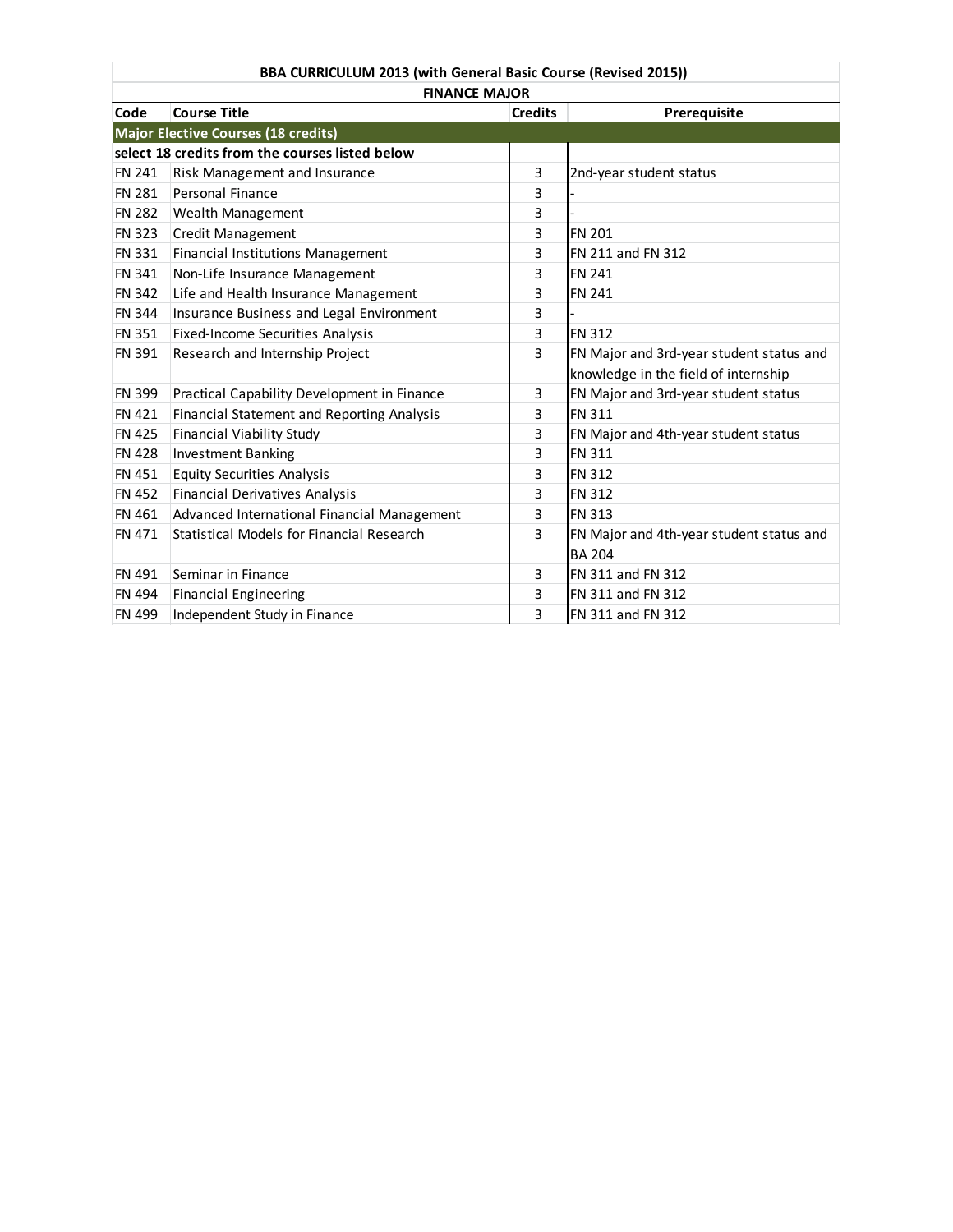| Code          | <b>Course Title</b>                             | <b>Credits</b> | Prerequisite                                                                              |
|---------------|-------------------------------------------------|----------------|-------------------------------------------------------------------------------------------|
|               | <b>Elective Courses (18 credits)</b>            |                |                                                                                           |
|               | select 18 credits from the courses listed below |                |                                                                                           |
| ER 211        | Introduction to Entrepreneurship                | 3              |                                                                                           |
| ER 312        | <b>Business Modeling</b>                        | 3              | HR 201                                                                                    |
| ER 313        | Development of Creativity and Creation of       | 3              |                                                                                           |
|               | Innovation                                      |                |                                                                                           |
| ER 314        | New Product Development                         | 3              | <b>ER 313</b>                                                                             |
| ER 321        | <b>Entrepreneurial Skills</b>                   | 3              | ER 211                                                                                    |
| ER 322        | Intrapreneurship                                | 3              | ER 211                                                                                    |
| ER 323        | Social Entrepreneurship                         | 3              | ER 211                                                                                    |
| ER 324        | <b>Family Business Management</b>               | 3              | HR 201                                                                                    |
| ER 325        | Managing the Growing Business                   | 3              | HR 201                                                                                    |
| ER 326        | Managing the Service Business                   | 3              | MK 201                                                                                    |
| ER 327        | <b>Technology Management</b>                    | 3              | HR 201                                                                                    |
| <b>ER 328</b> | Managing the High Technology Business           | 3              | <b>HR 201</b>                                                                             |
| ER 411        | Managing Innovative Organizations               | 3              | ER 313                                                                                    |
| ER 412        | Feasibility Analysis and Business Planning      | 3              | ER Major and 4th-year student status                                                      |
| ER 421        | Managing Business in Asia                       | 3              | HR 201                                                                                    |
| IT 361        | Marine Insurance                                | 3              | IT 211                                                                                    |
| <b>HR 315</b> | Managing Compensation and Rewards               | 3              | HR 211                                                                                    |
| IB 311        | Global Environment of International Business    | 3              |                                                                                           |
| IB 321        | International Trade Operations                  | 3              | 3rd-year student status                                                                   |
| IB 421        | International Business Management               | 3              | IB 311                                                                                    |
| <b>RB 313</b> | Real Estate Finance and Investment              | 3              | <b>FN 201</b>                                                                             |
| <b>RB 314</b> | Real Estate Business Feasibility Studies        | 3              | Have taken real estate subjects no less<br>than 2 subjects                                |
| RB 341        | <b>Property Management</b>                      | 3              | <b>RB 313</b>                                                                             |
| AC 311        | Intermediate Accounting 1                       | 3              | AC 201                                                                                    |
| AC 312        | Intermediate Accounting 2                       | 3              | AC 201                                                                                    |
| AC 317        | Internal Control and Enterprise Risk Management | 3              | AC 201                                                                                    |
| AC 411        | <b>Advanced Accounting 1</b>                    | 3              | AC 311 and AC 312                                                                         |
|               | OM 316 Business Forecasting                     | 3              | <b>BA 204</b>                                                                             |
|               | OM 414 Project Management                       | 3              | 4th-year student of TBS or approved by<br>the instructor                                  |
|               | OM 435 Small Business Consulting                | 3              | 4th-year student status                                                                   |
| EC 311        | Microeconomics Theory                           | 3              | EC 211 (or EC 213) and MA 216<br>(or MA 211)                                              |
| EC 312        | Macroeconomics Theory                           | 3              | a) EC 211 and EC 212 or b) EC 213 and<br>EC 214                                           |
| EC 320        | <b>Introductory Mathematical Economics</b>      | 3              | a) EC 211, EC 212 and MA 216 (or MA<br>211) or b) EC213, EC 214 and MA 216<br>(or MA 211) |
| ST 346        | Mathematics of Finance                          | 3              | MA 211 or MA 216 or MA 218                                                                |
| ST 347        | Mathematics of Life Insurance 1                 | 3              | ST 246 and ST 346                                                                         |
| ST 447        | Mathematics of Life Insurance 2                 | 3              | MA 347                                                                                    |